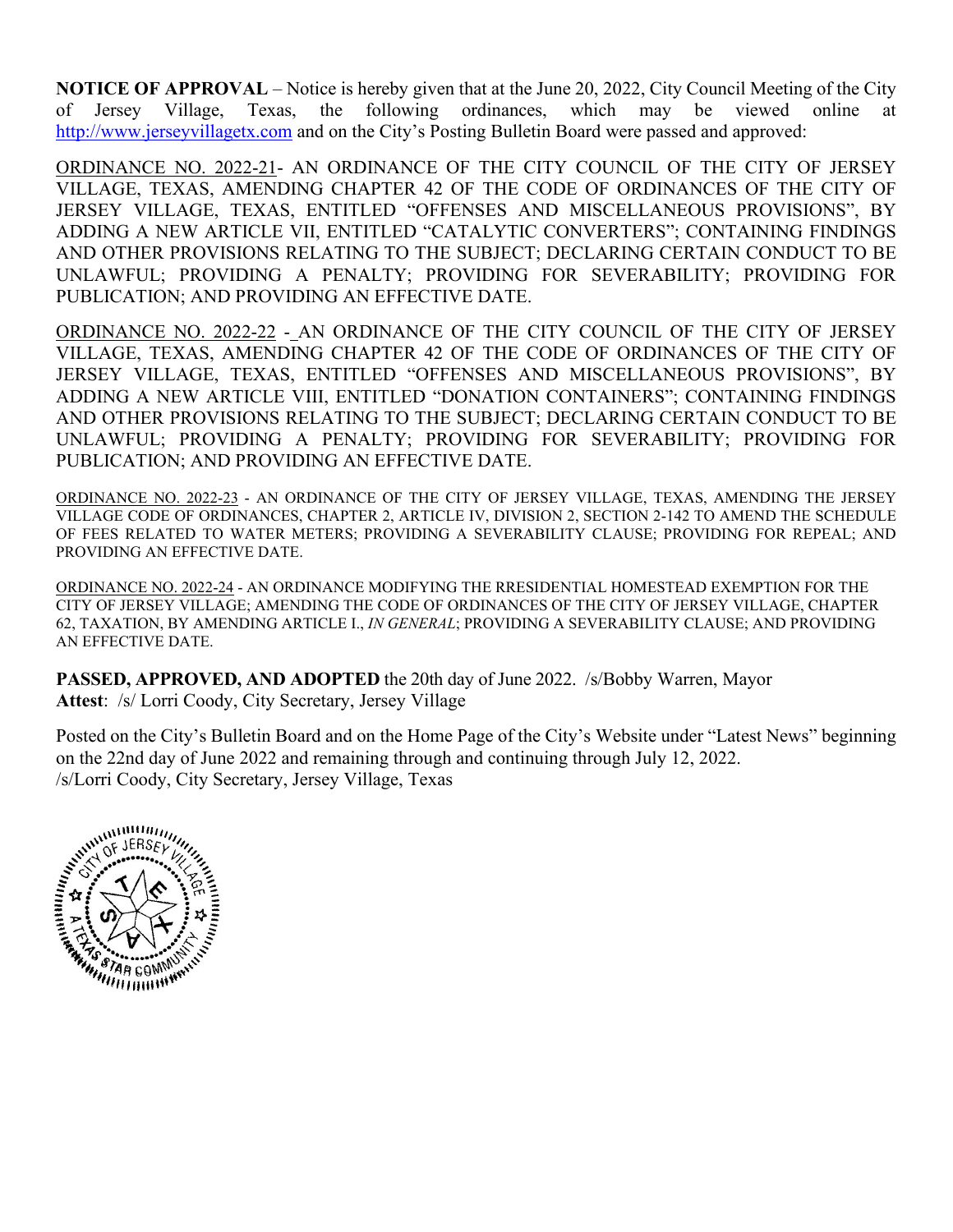**AN ORDINANCE OF THE CITY COUNCIL OF THE CITY OF JERSEY VILLAGE, TEXAS, AMENDING CHAPTER 42 OF THE CODE OF ORDINANCES OF THE CITY OF JERSEY VILLAGE, TEXAS, ENTITLED "OFFENSES AND MISCELLANEOUS PROVISIONS", BY ADDING A NEW ARTICLE VII, ENTITLED "CATALYTIC CONVERTERS"; CONTAINING FINDINGS AND OTHER PROVISIONS RELATING TO THE SUBJECT; DECLARING CERTAIN CONDUCT TO BE UNLAWFUL; PROVIDING A PENALTY; PROVIDING FOR SEVERABILITY; PROVIDING FOR PUBLICATION; AND PROVIDING AN EFFECTIVE DATE.**

**WHEREAS,** the City of Jersey Village, Texas (the "City") is a home-rule municipality pursuant to section 5 article 11 of the Texas Constitution and as such, is vested with the power of local selfgovernment; and

**WHEREAS,** Section 54.004 of the Texas Local Government Code authorizes home-rule municipalities to enforce ordinances necessary to protect health, life, and property and to preserve the good government, order, and security of the municipality and its inhabitants;

**WHEREAS,** the National Insurance Crime Bureau has reported that the claims of catalytic converter thefts rose nationwide from 3,389 in 2019 to 14,433 in 2020; and

**WHEREAS,** in the first four months of 2022, the Jersey Village Police Department recorded 30 catalytic converter thefts, compared to 12 catalytic converter thefts throughout the entirety of 2020; and

**WHEREAS,** catalytic converter thefts are sometimes associated with violent crimes including aggravated assaults and aggravated robberies; and

**WHEREAS,** it is the desire of the City Council (the "Council") of the City to outlaw the possession of catalytic converters without appropriate documentation; and **NOW THEREFORE;**

# **BE IT ORDAINED BY THE CITY COUNCIL OF THE CITY OF JERSEY VILLAGE:**

**SECTION 1. THAT** the findings contained in the preamble of this Ordinance are determined to be true and correct and are hereby adopted as part of this Ordinance.

**SECTION 2. THAT** the Code of Ordinances, City of Jersey Village, Texas is hereby amended by adding a new Article "Catalytic Converters" to Chapter 42 "Offenses and Miscellaneous Provisions", with such Article to be numbered VII, which Article reads as follows:

**"Secs. 42-205 – 42-214. Reserved.**

# **ARTICLE VII – CATALYTIC CONVERTERS**

### **Sec. 42-215. - Definitions.**

The following words, terms, and phrases, when used in this article, shall have the meanings ascribed to them in this section, unless the context of their usage clearly indicates a different meaning:

*Catalytic converte*r means an exhaust emission control device of any vehicle, or any part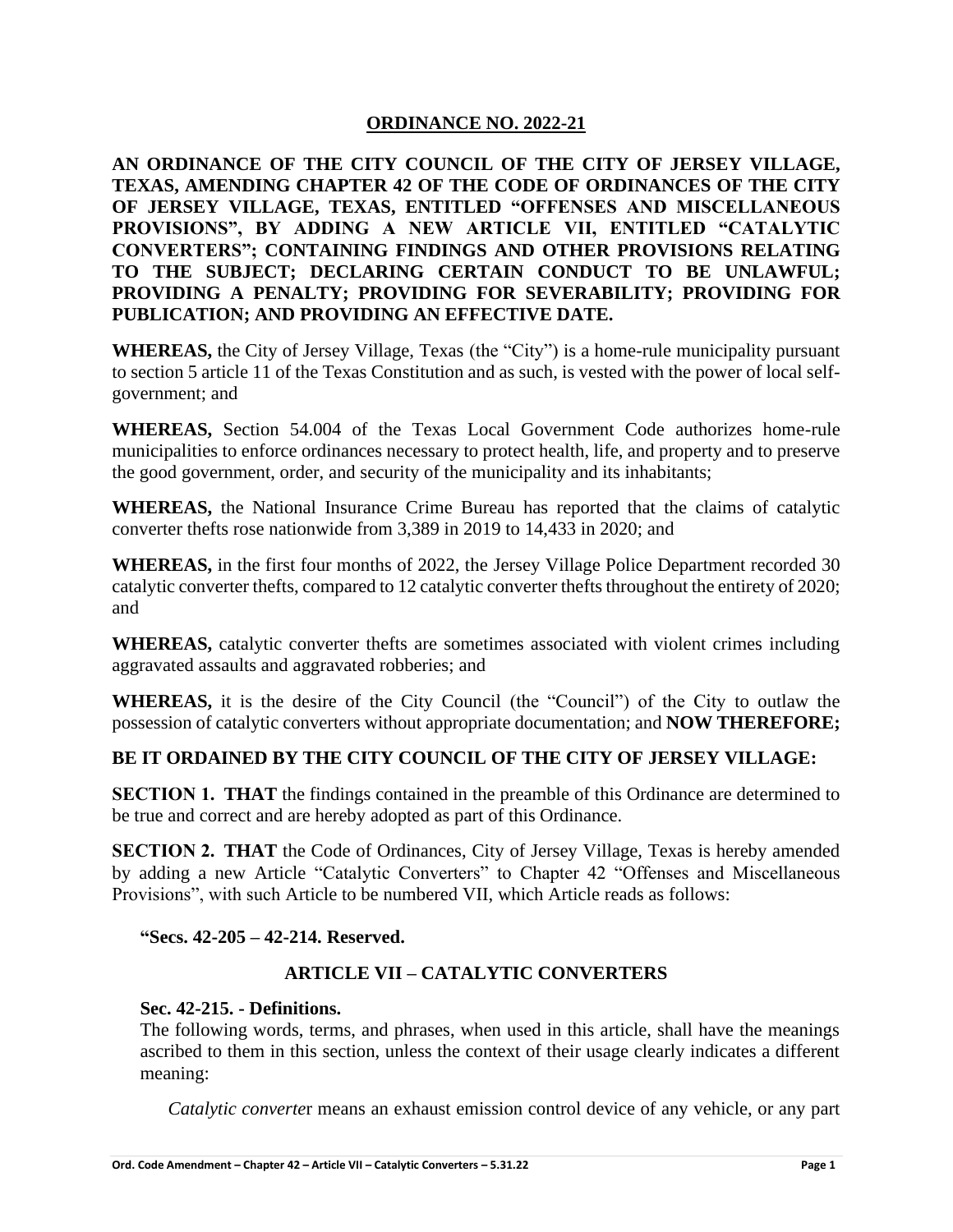or material thereof, that reduces toxic gases and pollutants from internal combustion.

### **Sec. 42-216. - Sale or transfer of a catalytic converter.**

It shall be unlawful for any person or entity to purchase or receive a catalytic converter from any person or entity, unless, in addition to any other requirements set forth in this article, the person or entity selling or transferring the catalytic converter presents verifiable documentation to the purchasing or receiving person or entity that includes:

- (1) The name, address, and phone number of the person or entity purchasing or receiving the catalytic converter; and
- (2) The name address, and phone number of the person or entity selling or transferring the catalytic converter; and
- (3) The year, make, model, and vehicle identification number of the vehicle from which the catalytic converter was removed;
- (4) A copy of the certificate of title or other documentation indicating that the person or entity selling or transferring the catalytic converter has an ownership interest in the vehicle from which the catalytic converter was removed; and
- (5) Any other applicable information required by Chapter 1956 of the Texas Occupations Code.

### **Sec. 42-217. - Filing of verifiable documentation, photographs, and other information regarding the sale or transfer of a catalytic converter.**

Upon the completion of the sale or transfer of a catalytic converter, the person or entity that purchased or received the catalytic converter shall:

- (1) Take a photograph of:
	- a. All sides, or if round, both halves of the catalytic converter;
	- b. the serial number of the catalytic converter; and
	- c. any applied number (such as an etched serial number, VIN, etc.) on the catalytic converter; and,
- (2) Provide to the Jersey Village Police Department, in a format and manner as prescribed by the Department, the verifiable documentation regarding and the photographs of the catalytic converter required by this article, and any and all other applicable information regarding the catalytic converter required by law.

### **Sec. 42-218. - Penalty.**

It shall be unlawful for any person to possess a catalytic converter that does not have the verifiable documentation, photographs, and other information filed with the Jersey Village Police Department as required in this article. An offense under this article is punishable by the imposition of a penalty as set forth in section 1-8 of this Code."

**SECTION 3. THAT,** a person who violates a provision of this Ordinance is guilty of a separate offense for each day or part of a day during which the violation is committed, continued, or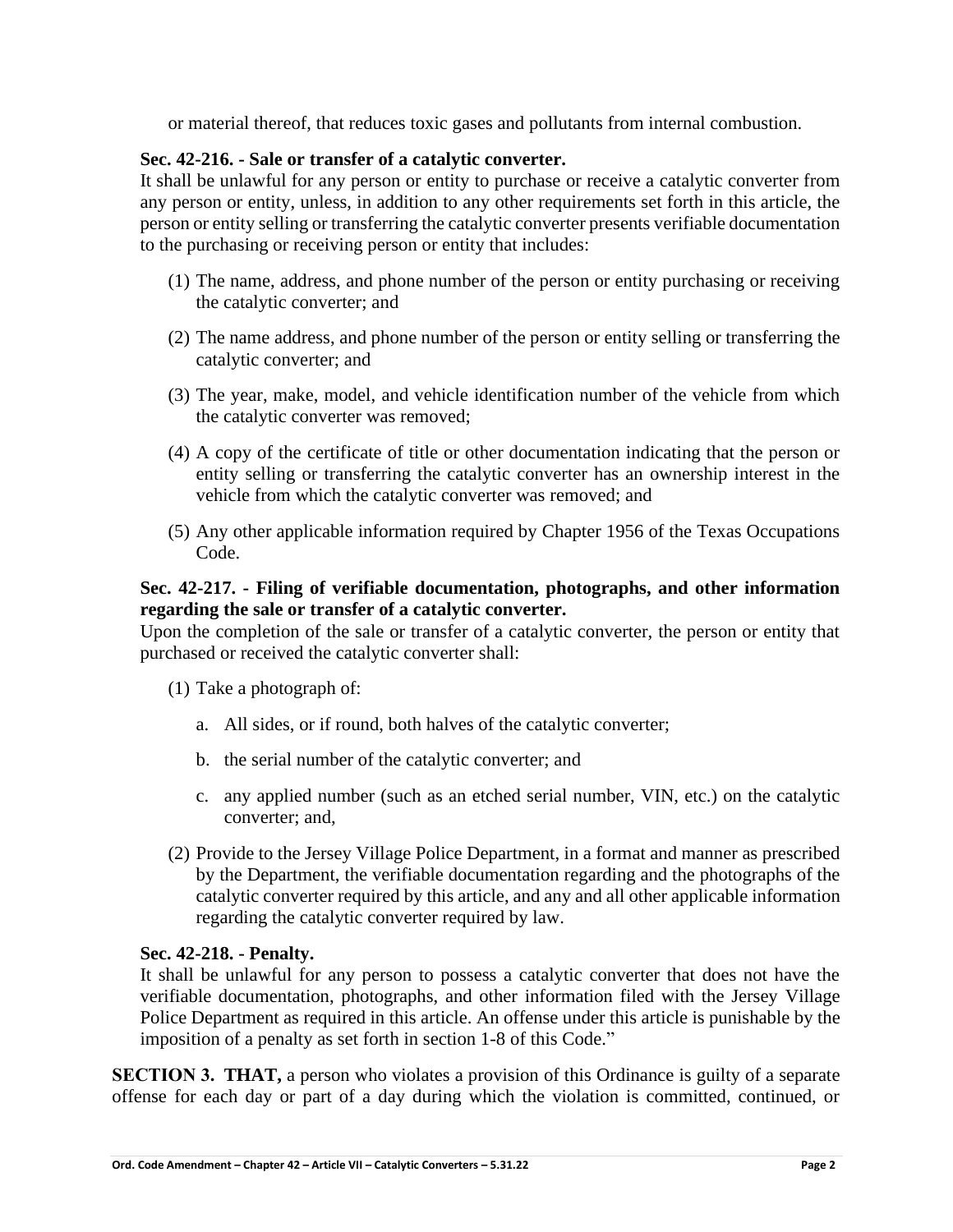permitted. Each offense, upon conviction, is punishable by a fine not exceeding \$500.00.

**SECTION 4. THAT,** in the event any clause phrase, provision, sentence, or part of this Ordinance or the application of the same to any person or circumstances shall for any reason be adjudged invalid or held unconstitutional by a court of competent or ordinances jurisdiction, it shall not affect, impair, or invalidate this Ordinance as a whole or any part or provision hereof other than the part declared to be invalid or unconstitutional; and, the Council declares that it would have passed each and every part of the same notwithstanding the omission of any such part thus declared to be invalid or unconstitutional, whether there be one or more parts.

**SECTION 5. THAT,** the Council hereby directs the City Secretary to publish the caption of the Ordinance as required under and according to State law.

**SECTION 6. THAT,** this Ordinance shall be in full force and effect upon the date of its passage by the Council.

# **PASSED AND APPROVED THIS 20TH DAY OF JUNE 2022.**

**s/**Bobby Warren, Mayor

**ATTEST:**

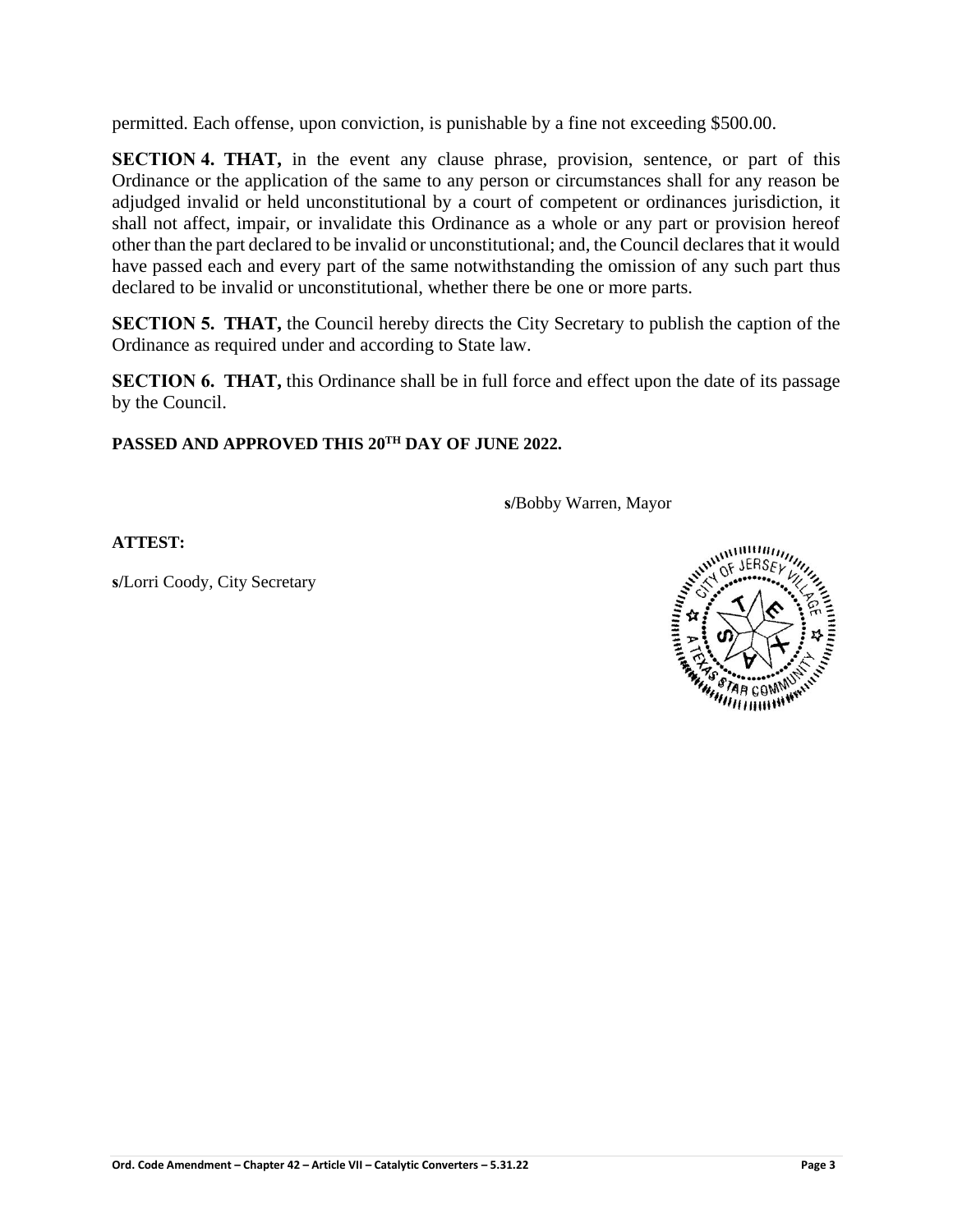**AN ORDINANCE OF THE CITY COUNCIL OF THE CITY OF JERSEY VILLAGE, TEXAS, AMENDING CHAPTER 42 OF THE CODE OF ORDINANCES OF THE CITY OF JERSEY VILLAGE, TEXAS, ENTITLED "OFFENSES AND MISCELLANEOUS PROVISIONS", BY ADDING A NEW ARTICLE VIII, ENTITLED "DONATION CONTAINERS"; CONTAINING FINDINGS AND OTHER PROVISIONS RELATING TO THE SUBJECT; DECLARING CERTAIN CONDUCT TO BE UNLAWFUL; PROVIDING A PENALTY; PROVIDING FOR SEVERABILITY; PROVIDING FOR PUBLICATION; AND PROVIDING AN EFFECTIVE DATE.**

**WHEREAS,** the City of Jersey Village, Texas (the "City") is a home-rule municipality pursuant to Section 5 Article 11 of the Texas Constitution and as such, is vested with the power of local self-government; and

**WHEREAS,** Section 54.004 of the Texas Local Government Code authorizes home-rule municipalities to enforce ordinances necessary to protect health, life, and property and to preserve the good government, order, and security of the municipality and its inhabitants; and

**WHEREAS,** the City Council (the "Council") of the City recognizes donation containers could proliferate throughout the City, and that donation container sites in retail and business parking lots can become dumping areas for discarded furniture, mattresses, chairs and other bulk items; and

**WHEREAS,** such illegal dumping would blight the City and cleanup of such illegal dumping would cause the expenditure of City resources; and

**WHEREAS,** it is the desire of the Council to require reasonable regulations regarding donation containers; and **NOW THEREFORE;**

# **BE IT ORDAINED BY THE CITY COUNCIL OF THE CITY OF JERSEY VILLAGE:**

**SECTION 1. THAT** the findings contained in the preamble of this Ordinance are determined to be true and correct and are hereby adopted as part of this Ordinance.

**SECTION 2. THAT** the Code of Ordinances, City of Jersey Village, Texas is hereby amended by adding a new Article "Donation Containers" to Chapter 42 "Offenses and Miscellaneous Provisions", with such Article to be numbered VIII, which Article reads as follows:

**"Secs. 42-219 – 42-229. Reserved.**

# **ARTICLE VIII. – DONATION CONTAINERS**

### **Sec. 42-230. – Definitions.**

The following words, terms, and phrases, when used in this article, shall have the meanings ascribed to them in this section, unless the context of their usage clearly indicates a different meaning:

*Building* means a commercial building lawfully occupied by a business or charitable organization pursuant to a valid certificate of occupancy.

*Donation Container* means any box, container, trailer or other receptacle that is intended for use as a collection point for donated clothing, other household materials or other salvageable personal property; the term does not include recycle bins or any donation container located within a building.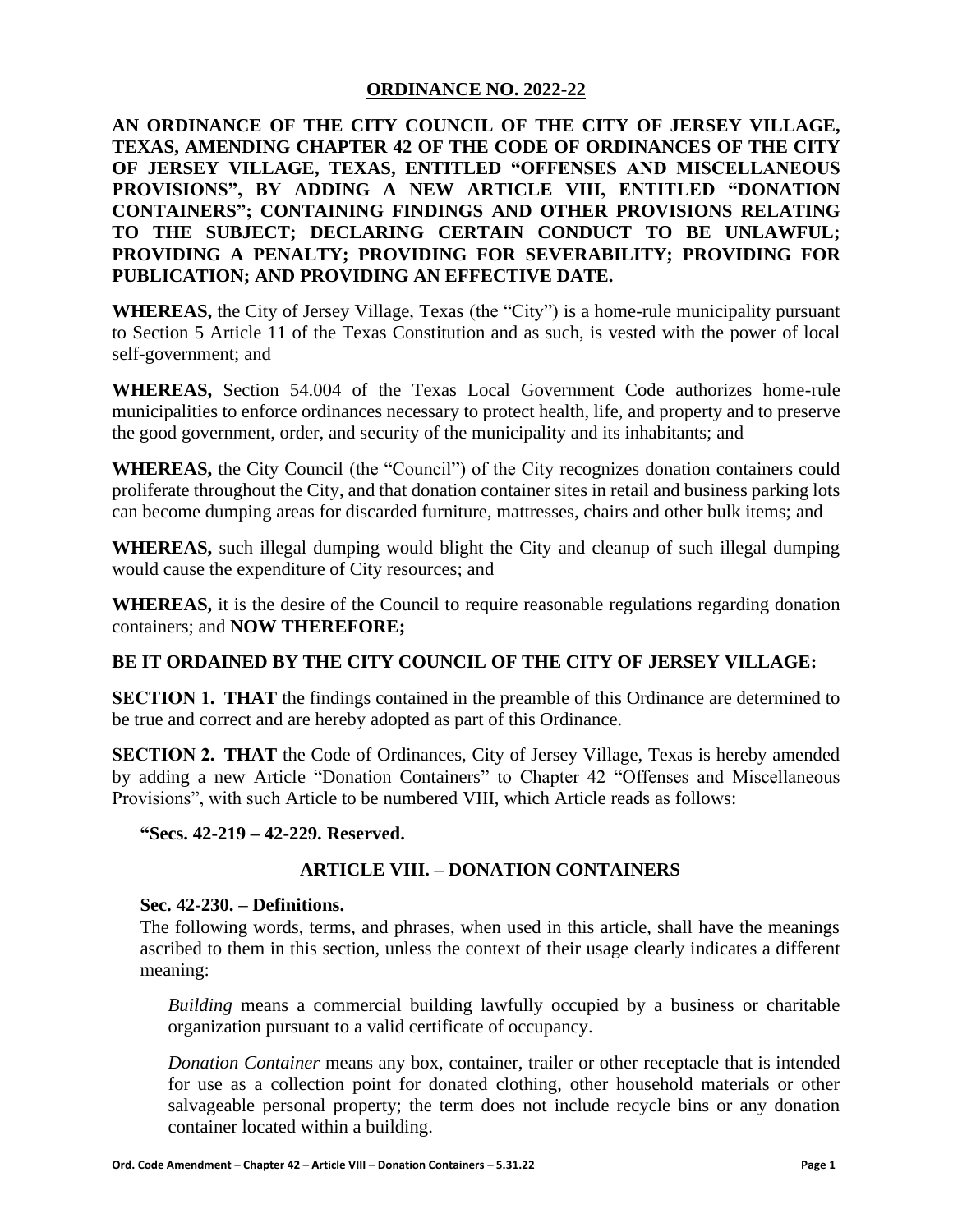*Person* means an individual, sole proprietorship, corporation, association, nonprofit corporation, partnership, joint venture, limited liability company, estate, trust, public or private organization that is not a state agency, business trust, public corporation, or any other legal or commercial entity.

*Recycle Bin* means a receptacle used for the collection of recyclable materials governed or regulated by the City or its Solid Waste Contractor.

### **Sec. 42-231. – Donation Containers Prohibited**

(a) Donation Containers Prohibited. It shall be unlawful for any person to place or maintain, or allow to be placed or maintained, any donation container within the city's corporate limits.

(b) Abatement. Any donation container located within the jurisdiction of the city shall be subject to impoundment by the city. Any donation container impounded by the city shall be released to the owner upon payment of an impound fee of \$200.00, and a daily storage fee of \$20.00 for each day in the city's possession after impoundment.

(c) Abandoned Donation Container. Any impounded donation container not claimed within 30 days after impoundment may be destroyed without notice from the city.

### **Sec. 42-232. – Offense, Penalty**

A person who violates a provision of this division is guilty of a separate offense for each day or part of a day during which the violation is committed, continued, or permitted. Each offense, upon conviction, is punishable by a fine not exceeding \$2,000.00."

**SECTION 3. THAT,** a person who violates a provision of this Ordinance is guilty of a separate offense for each day or part of a day during which the violation is committed, continued, or permitted. An offense under this article is punishable by the imposition of a penalty as set forth in section 1-8 of this Code.

**SECTION 4. THAT,** in the event any clause phrase, provision, sentence, or part of this Ordinance or the application of the same to any person or circumstances shall for any reason be adjudged invalid or held unconstitutional by a court of competent or ordinances jurisdiction, it shall not affect, impair, or invalidate this Ordinance as a whole or any part or provision hereof other than the part declared to be invalid or unconstitutional; and, the Council declares that it would have passed each and every part of the same notwithstanding the omission of any such part thus declared to be invalid or unconstitutional, whether there be one or more parts.

**SECTION 5. THAT,** the Council hereby directs the City Secretary to publish the caption of the Ordinance as required under and according to State law.

**SECTION 6. THAT,** this Ordinance shall be in full force and effect upon the date of its passage by the Council.

# **PASSED AND APPROVED THIS 20TH DAY OF JUNE 2022.**

**s/**Bobby Warren, Mayor



# **ATTEST:**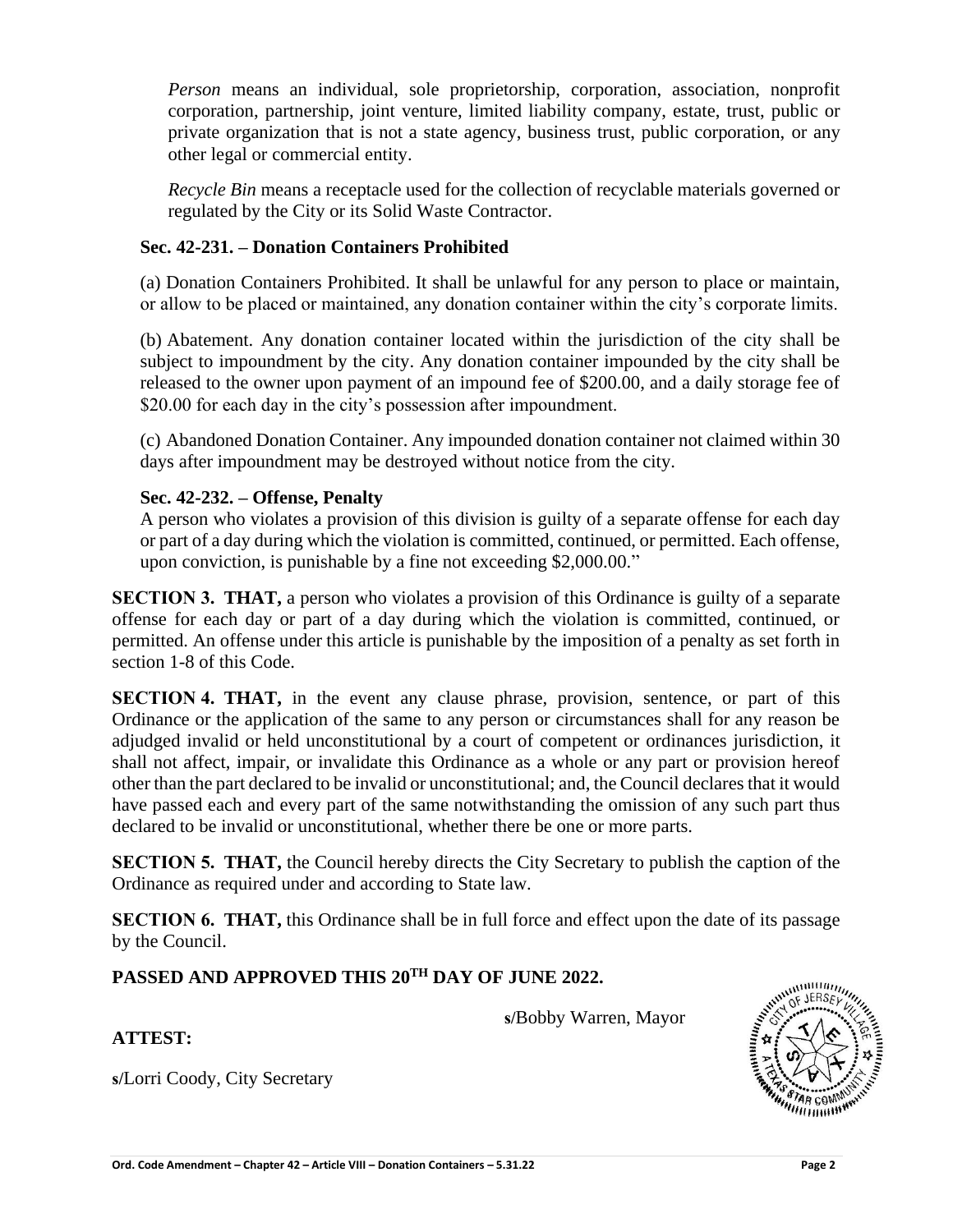# **AN ORDINANCE OF THE CITY OF JERSEY VILLAGE, TEXAS, AMENDING THE JERSEY VILLAGE CODE OF ORDINANCES, CHAPTER 2, ARTICLE IV, DIVISION 2, SECTION 2-142 TO AMEND THE SCHEDULE OF FEES RELATED TO WATER METERS; PROVIDING A SEVERABILITY CLAUSE; PROVIDING FOR REPEAL; AND PROVIDING AN EFFECTIVE DATE.**

**WHEREAS**, the City Council of the City of Jersey Village, Texas ("City Council") has determined that it would be advantageous and beneficial to the citizens of the City of Jersey Village, Texas to establish modified and/or additional charges made to customers to recover the costs associated with providing general fees now and in the future for the City of Jersey Village, Texas; and

**WHEREAS**, the City has experienced a steady increase in the cost to provide an acceptable level of service to its Citizens and the City wishes to not only continue, but to improve its level of service to all its citizens and customers now and in the future; **NOW THEREFORE,**

# **BE IT ORDAINED BY THE CITY COUNCIL OF THE CITY OF JERSEY VILLAGE, TEXAS:**

**Section 1. Recitals Incorporated.** The above-referenced recitals are incorporated herein as if set forth in full for all purposes.

**Section 2. Amendment to Schedule of Fees.** The Code of Ordinances of the City of Jersey Village is amended by deleting from Chapter 2, Article IV, Division 2, Section 2-142 the language shown below in struckthrough (deleted) and by adding thereto the language shown below as underscored and boldfaced (**added**), with the new Section 2-142 to read as follows:

### **"Chapter 2 – Administration**

**. . .** 

Article IV – Schedule of Fees and Special Funds

**. . .**

Division 2 – Schedule of Fees

**. . .**

# **Sec. 2-142. - [Fees and charges imposed.](javascript:void(0))**

(e)(9) City water meters: .....

Three-fourths inch .....\$300.00

One inch to 2 ½ inches ..... Cost of meter plus 10 percent

Over 2 ½ inches ..... Cost of meter plus 25 percent

### **Water meter testing: Current market cost of meter accuracy test at the time of request. Cost will be reimbursed at 100% if the meter is found to be inaccurate after testing.**

**Section 3. Severability.** In the event any clause phrase, provision, sentence, or part of this Ordinance or the application of the same to any person or circumstances shall for any reason be adjudged invalid or held unconstitutional by a court of competent or ordinances jurisdiction, it shall not affect, impair, or invalidate this Ordinance as a whole or any part or provision hereof other than the part declared to be invalid or unconstitutional; and the City Council of the City of Jersey Village, Texas, declares that it would have passed each and every part of the same notwithstanding the omission of any such part thus declared to be invalid or unconstitutional, whether there be one or more parts.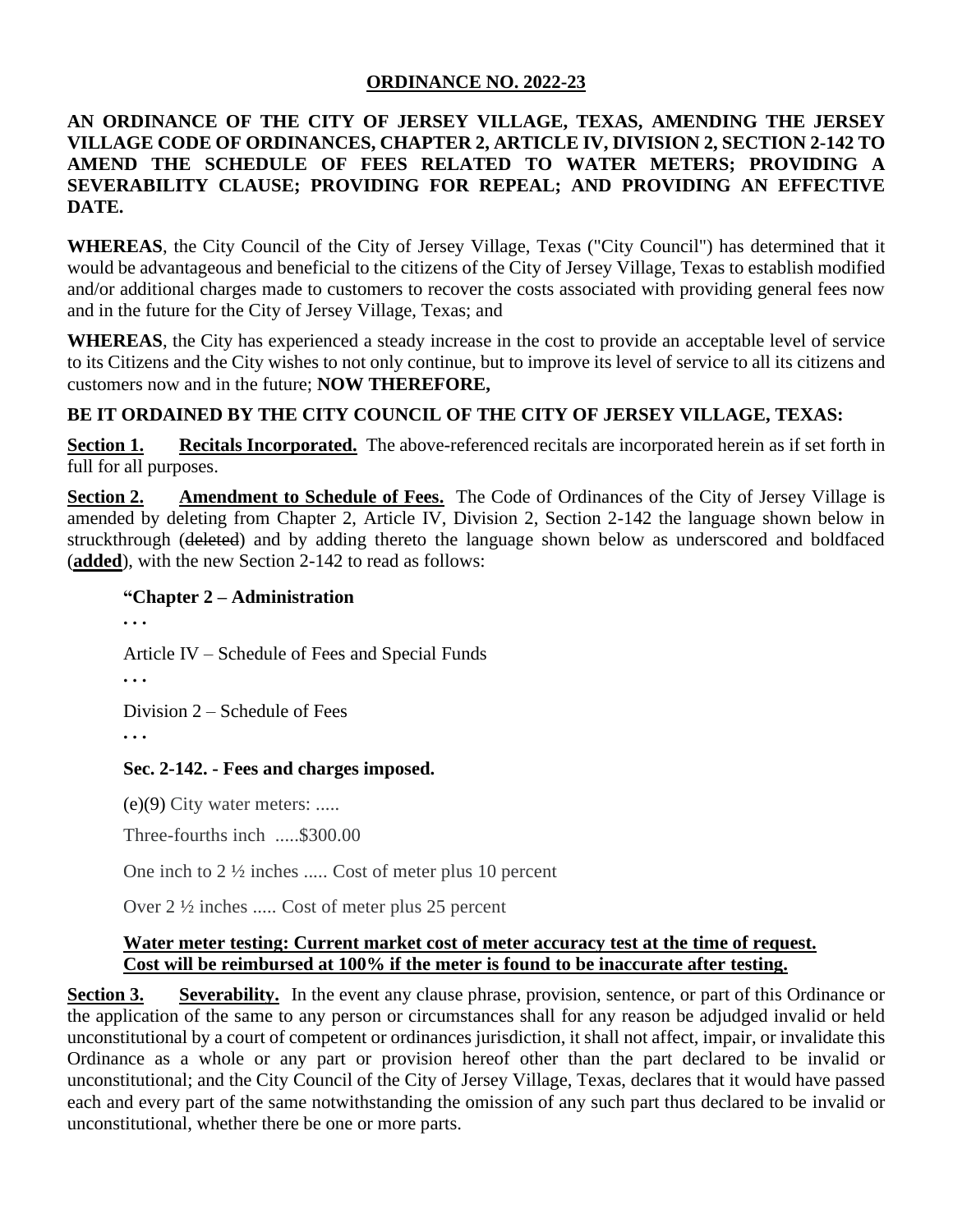**Section 4. Repeal.** All ordinances or parts inconsistent or in conflict herewith are, to the extent of such inconsistency or conflict, hereby repealed.

**Section 5. Effective Date.** This ordinance shall be in full force and effect from and after its passage. PASSED AND APPROVED this 20<sup>th</sup> day of June 2022.

s/Bobby Warren, Mayor

**ATTEST:**